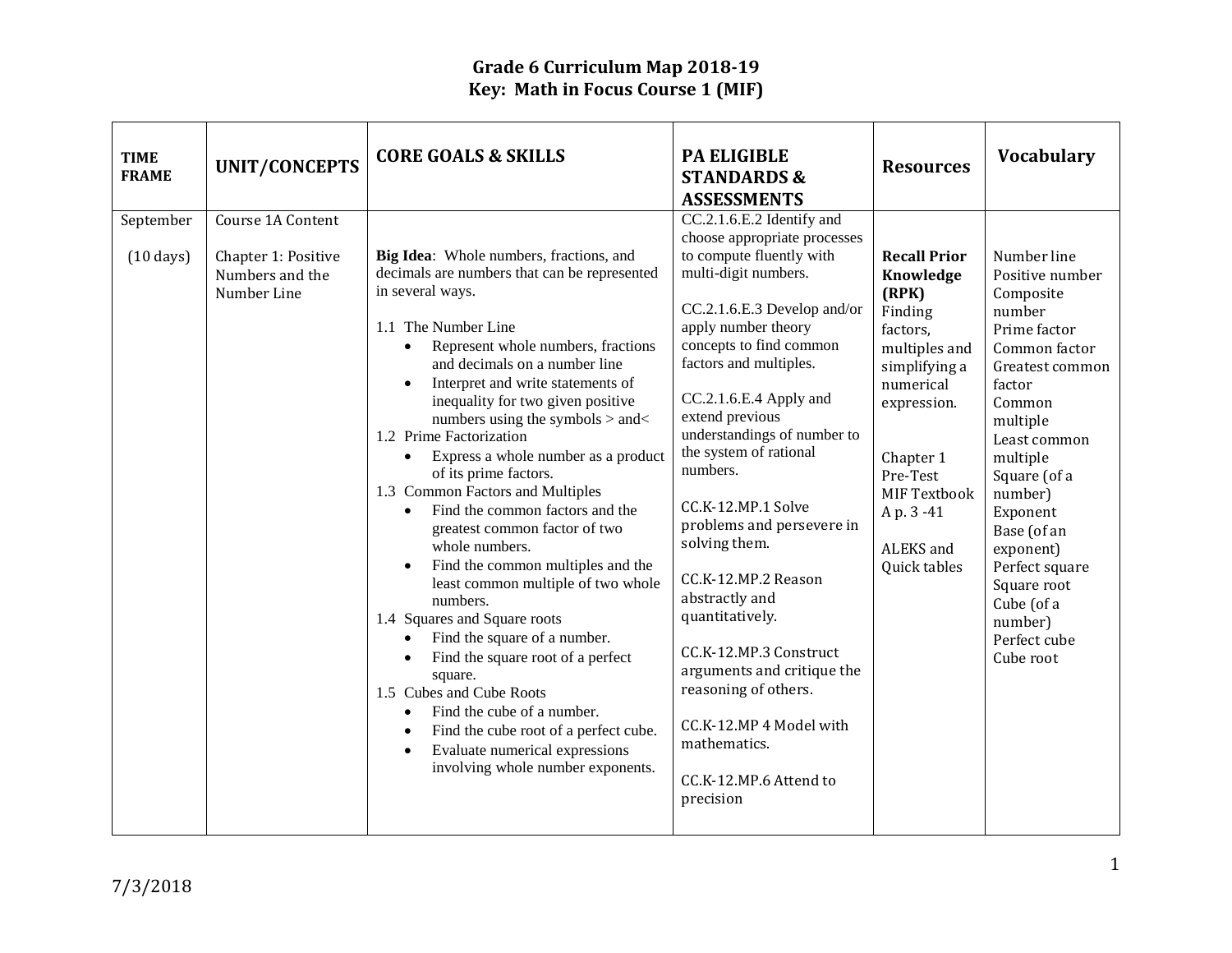|                                 |                                                       |                                                                                                                                                                                                                                                                                                                                                                                                                                                                                                                                                                                          | CC.K-12.MP.7 Look for and<br>use structure.<br>CC.K-12.MP.8 Look for and<br>express regularity in<br>repeated reasoning.<br>Initial Knowledge Check -<br><b>ALEKS</b><br>Chapter 1 Test - Math in<br>Focus                                                                                                                                                                           |                                                                                                                                                              |                                                  |
|---------------------------------|-------------------------------------------------------|------------------------------------------------------------------------------------------------------------------------------------------------------------------------------------------------------------------------------------------------------------------------------------------------------------------------------------------------------------------------------------------------------------------------------------------------------------------------------------------------------------------------------------------------------------------------------------------|--------------------------------------------------------------------------------------------------------------------------------------------------------------------------------------------------------------------------------------------------------------------------------------------------------------------------------------------------------------------------------------|--------------------------------------------------------------------------------------------------------------------------------------------------------------|--------------------------------------------------|
| September<br>$(7 \text{ days})$ | Chapter 2: Negative<br>numbers and the<br>number line | Big Idea: Negative numbers are the<br>opposites of positive numbers. For every<br>positive number there is a corresponding<br>negative number.<br>2.1 Negative numbers<br>Use negative numbers to represent<br>real-world quantities.<br>Represent compare and order<br>positive and negative numbers on a<br>number line,<br>2.2 Absolute value<br>Understand the absolute value of the<br>$\bullet$<br>number is its distance from 0 on the<br>number line.<br>Interpret absolute value as<br>$\bullet$<br>magnitude for a positive or negative<br>quantity in a real-world situation. | CC.2.1.6.E.4 Apply and<br>extend previous<br>understandings of number to<br>the system of rational<br>numbers.<br>CC.K-12.MP.1 Solve<br>problems and persevere in<br>solving them.<br>CC.K-12.MP.2 Reason<br>abstractly and<br>quantitatively.<br>CC.K-12.MP 4 Model with<br>mathematics.<br>CC.K-12.MP.7 Look for and<br>use structure.<br>Chapter 2 Test - Math in<br><b>Focus</b> | RPK:<br>Representing<br>positive<br>numbers on a<br>number line<br>p. 43<br>Chapter 2<br>pre-test<br>MIF Textbook<br>A p. 42-61<br>ALEKS and<br>Quick tables | Negative<br>number<br>Opposite<br>Absolute value |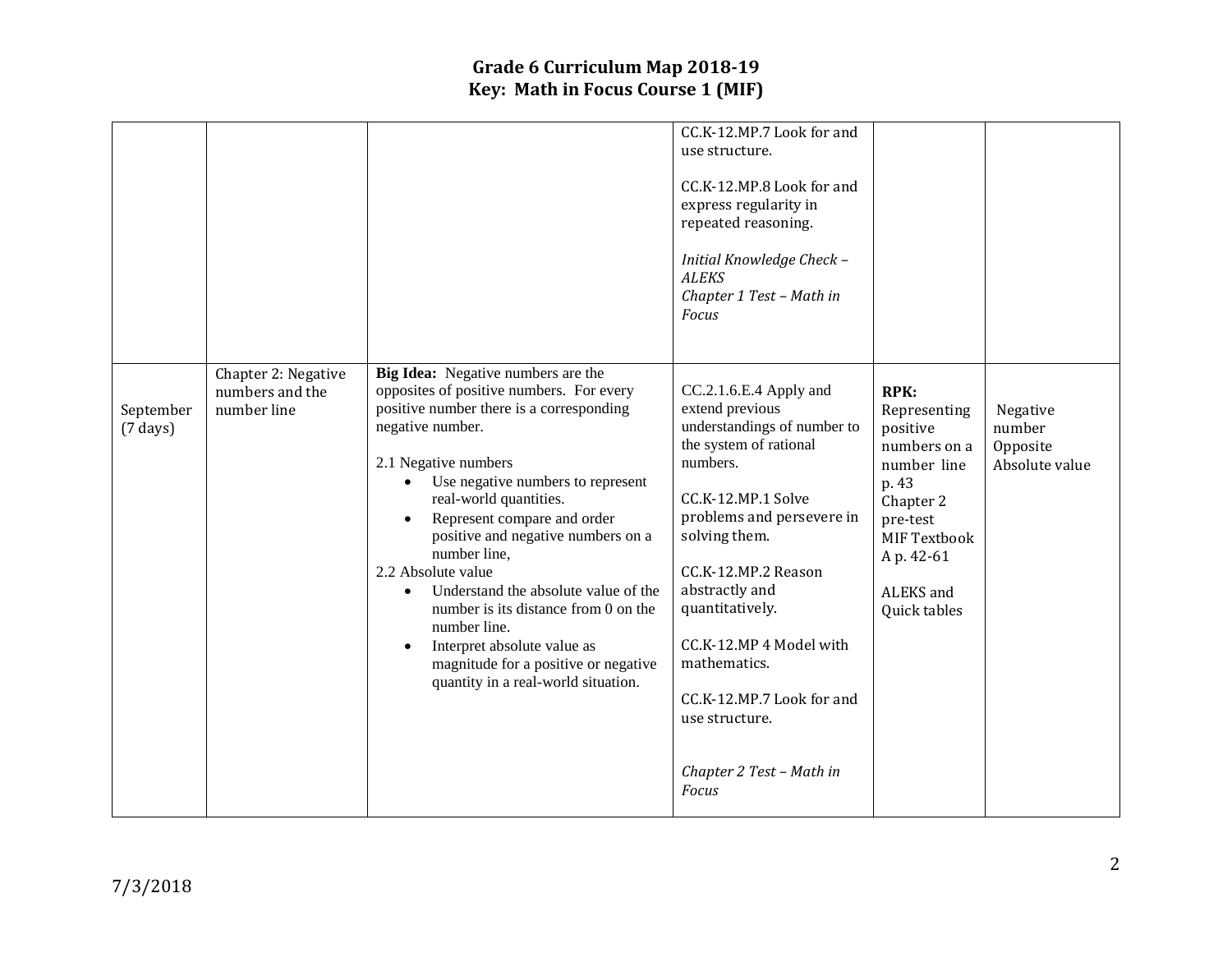| October             | Chapter 3:                | Big Idea: Whole number concepts can be             |                                |              |             |
|---------------------|---------------------------|----------------------------------------------------|--------------------------------|--------------|-------------|
| $(14 \text{ days})$ | Multiplying and           | extended to fractions and decimals when            | CC.2.1.6.E.1 Apply and         | <b>RPK:</b>  |             |
|                     | <b>Dividing Fractions</b> | more precise calculations are needed.              | extend previous                | add/subtract | reciprocals |
|                     | and Decimals              |                                                    | understandings of              | decimals &   |             |
|                     |                           | 3.1 Dividing Fractions                             | multiplication and division to | improper     |             |
|                     |                           | Divide a fraction, whole number, or                | divide fractions by fractions. | fractions as |             |
|                     |                           | mixed number by a fraction or a                    |                                | mixed        |             |
|                     |                           | mixed number.                                      | CC.2.1.6.E.2 Identify and      | numbers      |             |
|                     |                           | 3.2 Multiplying Decimals                           | choose appropriate processes   | p. 63        |             |
|                     |                           | Multiply a decimal by a decimal.                   | to compute fluently with       |              |             |
|                     |                           | 3.3 Dividing Decimals                              | multi-digit numbers.           | Chapter 3    |             |
|                     |                           | Divide a whole number or a decimal                 | CC.2.1.6.E.3 Develop and/or    | pre-test     |             |
|                     |                           | by a decimal.                                      | apply number theory            | MIF Textbook |             |
|                     |                           | 3.4 Real-world problems: Fractions and<br>Decimals | concepts to find common        | A p. 62-110  |             |
|                     |                           | Sole problems involving fractions<br>$\bullet$     | factors and multiples.         | ALEKS and    |             |
|                     |                           | and decimals.                                      |                                | Quick tables |             |
|                     |                           |                                                    | CC.K-12.MP.1 Solve             |              |             |
|                     |                           |                                                    | problems and persevere in      |              |             |
|                     |                           |                                                    | solving them.                  |              |             |
|                     |                           |                                                    |                                |              |             |
|                     |                           |                                                    | CC.K-12.MP.2 Reason            |              |             |
|                     |                           |                                                    | abstractly and                 |              |             |
|                     |                           |                                                    | quantitatively.                |              |             |
|                     |                           |                                                    |                                |              |             |
|                     |                           |                                                    | CC.K-12.MP.3 Construct         |              |             |
|                     |                           |                                                    | arguments and critique the     |              |             |
|                     |                           |                                                    | reasoning of others.           |              |             |
|                     |                           |                                                    | CC.K-12.MP 4 Model with        |              |             |
|                     |                           |                                                    | mathematics.                   |              |             |
|                     |                           |                                                    |                                |              |             |
|                     |                           |                                                    | CC.K-12.MP.8 Look for and      |              |             |
|                     |                           |                                                    | express regularity in          |              |             |
|                     |                           |                                                    | repeated reasoning.            |              |             |
|                     |                           |                                                    |                                |              |             |
|                     |                           |                                                    |                                |              |             |
|                     |                           |                                                    | Chapter 3 Test - Math in       |              |             |
|                     |                           |                                                    | Focus                          |              |             |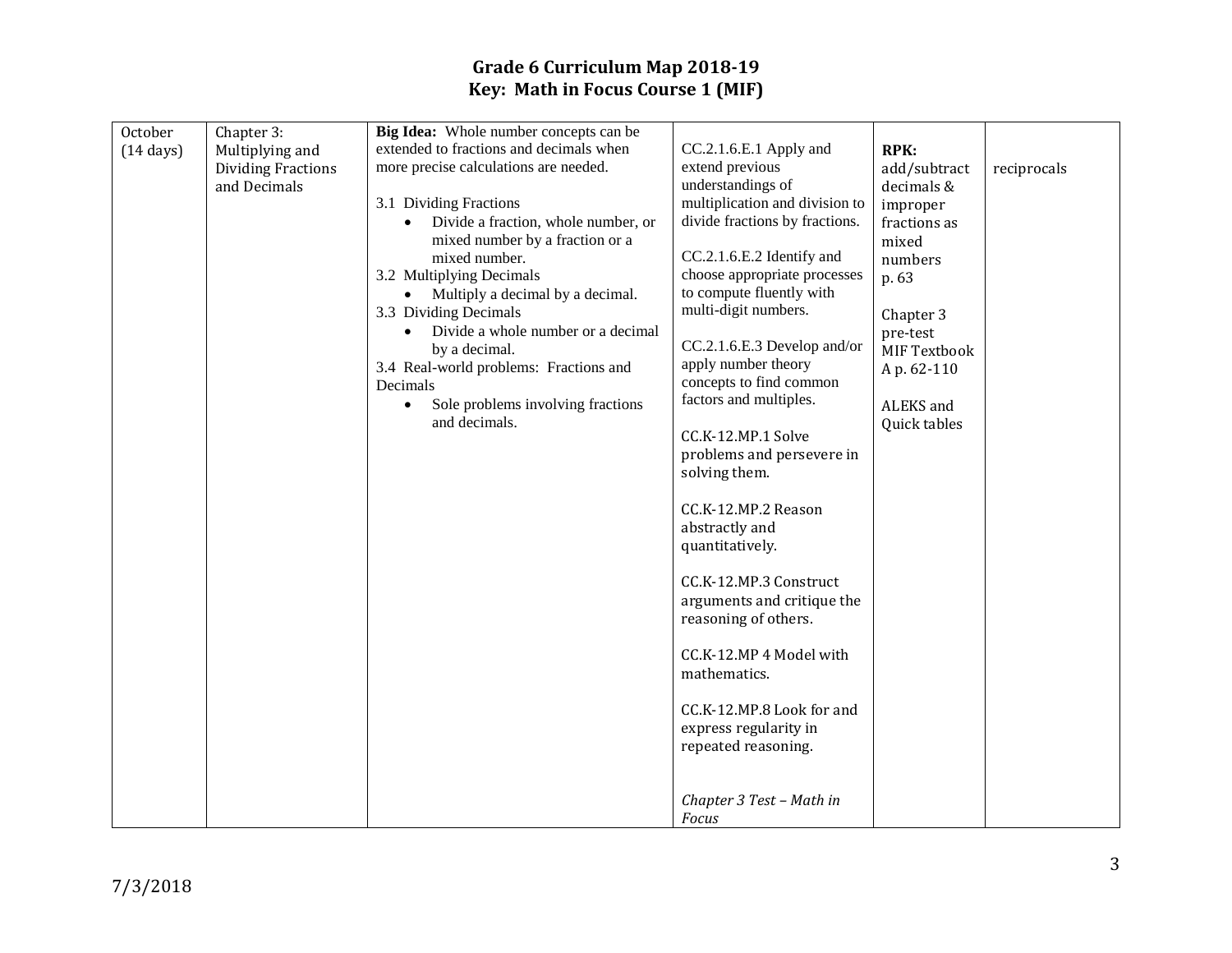|                                             |                  |                                                                                                                                                                                                                                                                                                                                                                                                                                                                                                                                                          | <b>Cumulative Review Chapters</b><br>$1-3$                                                                                                                                                                                                                                                                                                                                                                                                                                                                                                                                                                              |                                                                                                                                                                                         |                                                     |
|---------------------------------------------|------------------|----------------------------------------------------------------------------------------------------------------------------------------------------------------------------------------------------------------------------------------------------------------------------------------------------------------------------------------------------------------------------------------------------------------------------------------------------------------------------------------------------------------------------------------------------------|-------------------------------------------------------------------------------------------------------------------------------------------------------------------------------------------------------------------------------------------------------------------------------------------------------------------------------------------------------------------------------------------------------------------------------------------------------------------------------------------------------------------------------------------------------------------------------------------------------------------------|-----------------------------------------------------------------------------------------------------------------------------------------------------------------------------------------|-----------------------------------------------------|
| October-<br>November<br>$(10 \text{ days})$ | Chapter 4: Ratio | Big Idea: You can use a ratio to compare<br>two quantities and you can use ratios to solve<br>problems.<br>4.1 Comparing two quantities<br>Write ratios to compare two<br>quantities.<br>Interpret ratios given in fraction<br>form.<br>Use a ratio to find what fraction one<br>quantity is of another or how many<br>times as great one is as the other.<br>4.2 Equivalent ratios<br>Write equivalent ratios.<br>Write ratios in simplest form.<br>Compare ratios.<br>4.3 Real-world problems: Ratios<br>Solve real-world problems involving<br>ratios | CC.2.1.6.D.1 Understand<br>ratio concepts and use<br>ratio reasoning to solve<br>problems.<br>CC.2.1.6.E.2 Identify and<br>choose appropriate processes<br>to compute fluently with<br>multi-digit numbers.<br>CC.2.1.6.E.3 Develop and/or<br>apply number theory<br>concepts to find common<br>factors and multiples<br>CC.K-12.MP.1 Solve<br>problems and persevere in<br>solving them.<br>CC.K-12.MP.2 Reason<br>abstractly and<br>quantitatively.<br>CC.K-12.MP.3 Construct<br>arguments and critique the<br>reasoning of others.<br>CC.K-12.MP 4 Model with<br>mathematics.<br>CC.K-12.MP.6 Attend to<br>precision | <b>RPK:</b><br>Equivalent<br>fractions<br>expressed by<br>multiplication<br>and division<br>p. 115<br>Chapter 4<br>pre-test<br>MIF Textbook<br>Ap. 118-153<br>ALEKS and<br>Quick tables | Ratio<br>Term<br>Equivalent ratios<br>Simplest form |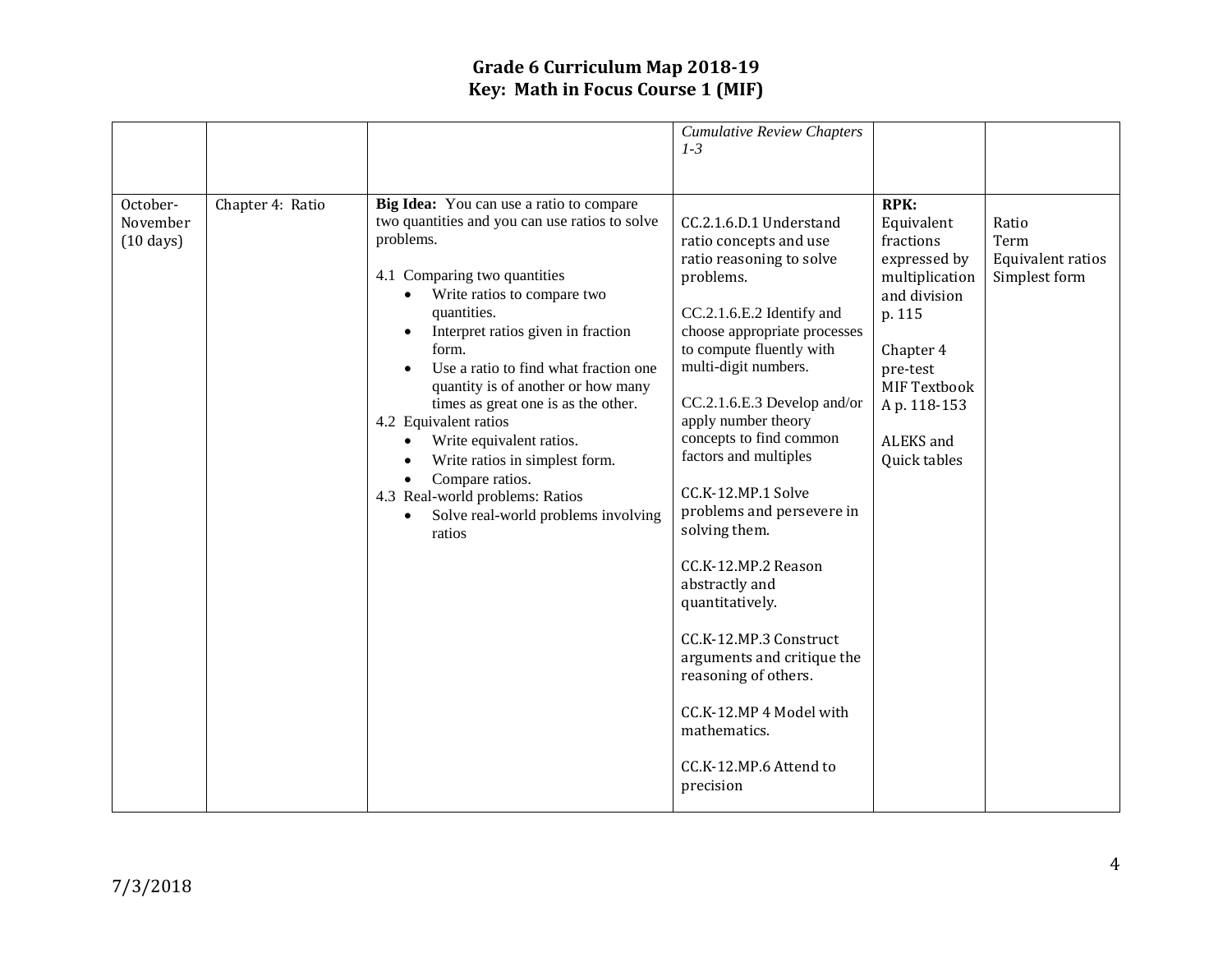|                                  |                  |                                                                                                                                                                                                                                                                                                                                   | CC.K-12.MP.7 Look for and<br>use structure.<br>Chapter 4 Test - Math in<br><b>Focus</b>                                                                                                                                                                                                                                                                                                                                                                                                                                                                      |                                                                                                                                                                                       |                                             |
|----------------------------------|------------------|-----------------------------------------------------------------------------------------------------------------------------------------------------------------------------------------------------------------------------------------------------------------------------------------------------------------------------------|--------------------------------------------------------------------------------------------------------------------------------------------------------------------------------------------------------------------------------------------------------------------------------------------------------------------------------------------------------------------------------------------------------------------------------------------------------------------------------------------------------------------------------------------------------------|---------------------------------------------------------------------------------------------------------------------------------------------------------------------------------------|---------------------------------------------|
| November<br>$(8 \, \text{days})$ | Chapter 5: Rates | Big Idea: You can use a rate to compare one<br>quantity to another quantity, and use rates to<br>solve problems.<br>5.1 Rates and unit rates<br>Sole unit rate problems including<br>pricing and constant speed.<br>5.2 Real-world problems involving rates and<br>unit rates<br>Solve problems involving unit rates<br>$\bullet$ | CC.2.1.6.D.1 Understand<br>ratio concepts and use<br>ratio reasoning to solve<br>problems.<br>CC.2.1.6.E.2 Identify and<br>choose appropriate processes<br>to compute fluently with<br>multi-digit numbers.<br>CC.K-12.MP.1 Solve<br>problems and persevere in<br>solving them.<br>CC.K-12.MP.2 Reason<br>abstractly and<br>quantitatively.<br>CC.K-12.MP.3 Construct<br>arguments and critique the<br>reasoning of others.<br>CC.K-12.MP 4 Model with<br>mathematics.<br>CC.K-12.MP.6 Attend to<br>precision<br>CC.K-12.MP.7 Look for and<br>use structure. | <b>RPK:</b><br>Multiplying<br>whole<br>numbers,<br>mixed<br>numbers, and<br>fractions<br>p. 155<br>Chapter 5<br>pre-test<br>MIF Textbook<br>A p. 159-181<br>ALEKS and<br>Quick tables | Rate<br>Unit rate<br>Speed<br>Average speed |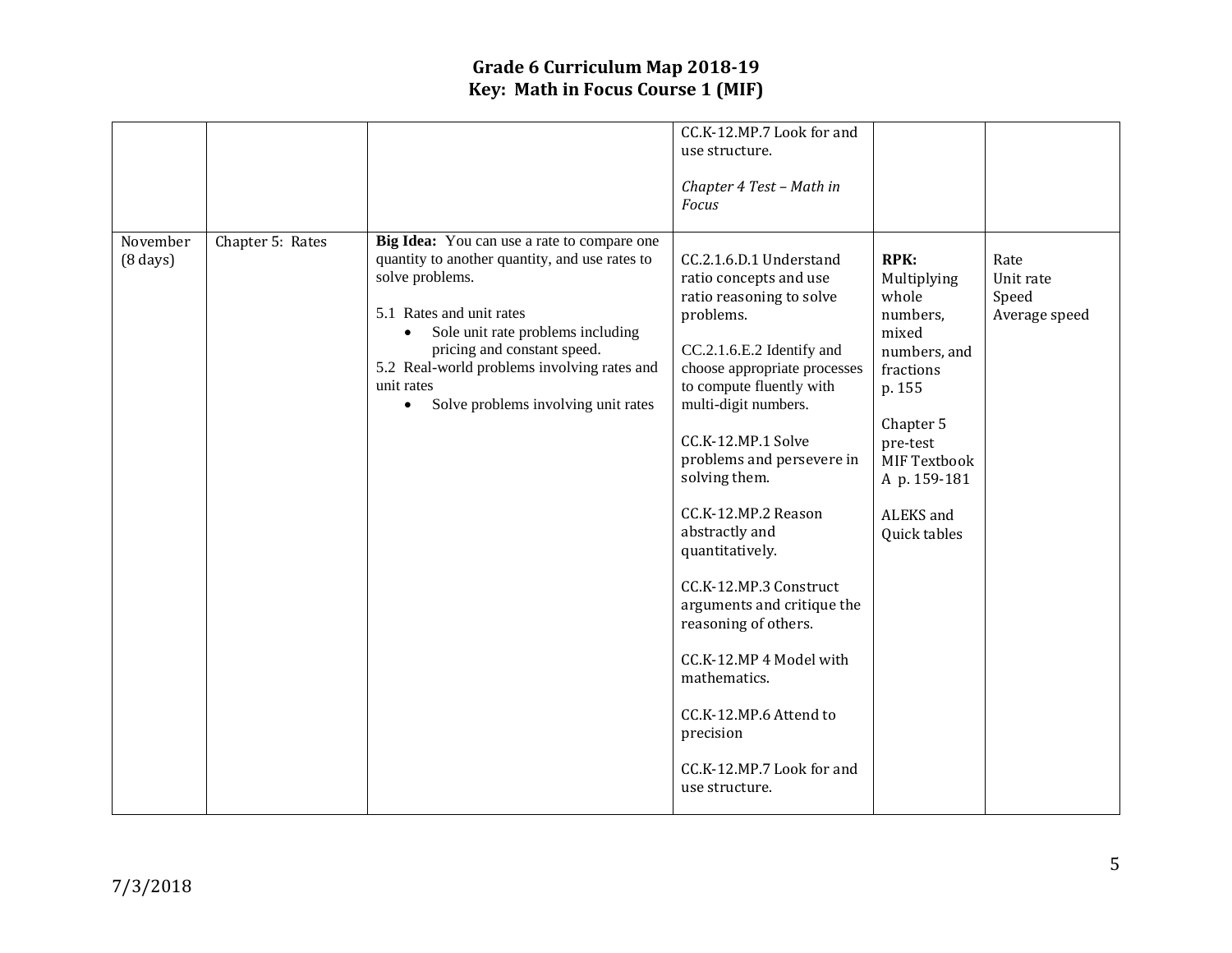|                                |                    |                                                                                                                                                                                                                                                                                                                                                                                                                                                                                                                                                          | CC.K-12.MP.8 Look for and<br>express regularity in<br>repeated reasoning.                                                                                                                                                                                                                                                                                                                                                                                                                                                                                                           |                                                                                                                                                                                                                                |                                                                                               |
|--------------------------------|--------------------|----------------------------------------------------------------------------------------------------------------------------------------------------------------------------------------------------------------------------------------------------------------------------------------------------------------------------------------------------------------------------------------------------------------------------------------------------------------------------------------------------------------------------------------------------------|-------------------------------------------------------------------------------------------------------------------------------------------------------------------------------------------------------------------------------------------------------------------------------------------------------------------------------------------------------------------------------------------------------------------------------------------------------------------------------------------------------------------------------------------------------------------------------------|--------------------------------------------------------------------------------------------------------------------------------------------------------------------------------------------------------------------------------|-----------------------------------------------------------------------------------------------|
| December<br>$(9 \text{ days})$ | Chapter 6: Percent | Big Idea: Percent is a concept used to<br>compare quantities expressed per hundred<br>6.1 Understanding percent<br>Understand percent notation.<br>Write equivalent fractions, decimals,<br>and percents.<br>6.2 Fractions, decimals, and percents<br>Write more equivalent fractions,<br>decimals, and percents.<br>6.3 Percent of a quantity<br>Find the percent of a number<br>6.4 Real-world problems: Percent<br>Sole problems involving percent<br>6.5 Percent of change<br>Sole problems involving percent<br>$\bullet$<br>increase and decrease. | CC.2.1.6.D.1 Understand<br>ratio concepts and use<br>ratio reasoning to solve<br>problems.<br>CC.K-12.MP.1 Solve<br>problems and persevere in<br>solving them.<br>CC.K-12.MP.2 Reason<br>abstractly and<br>quantitatively.<br>CC.K-12.MP.3 Construct<br>arguments and critique the<br>reasoning of others.<br>CC.K-12.MP.4 Model with<br>mathematics.<br>CC.K-12.MP.5 Reason<br>abstractly and<br>quantitatively<br>CC.K-12.MP.6 Attend to<br>precision<br>CC.K-12.MP.7 Look for and<br>use structure.<br>CC.K-12.MP.8 Look for and<br>express regularity in<br>repeated reasoning. | <b>RPK:</b> Finding<br>equivalent<br>fractions<br>using<br>multiplication<br>and<br>simplifying<br>fractions<br>using division<br>p. 183<br>Chapter 6<br>pre-test<br>MIF Textbook<br>A p. 185-213<br>ALEKS and<br>Quick tables | Percent<br>Base<br>Sales tax<br>Commission<br>Interest<br>Interest rate<br>Markup<br>Discount |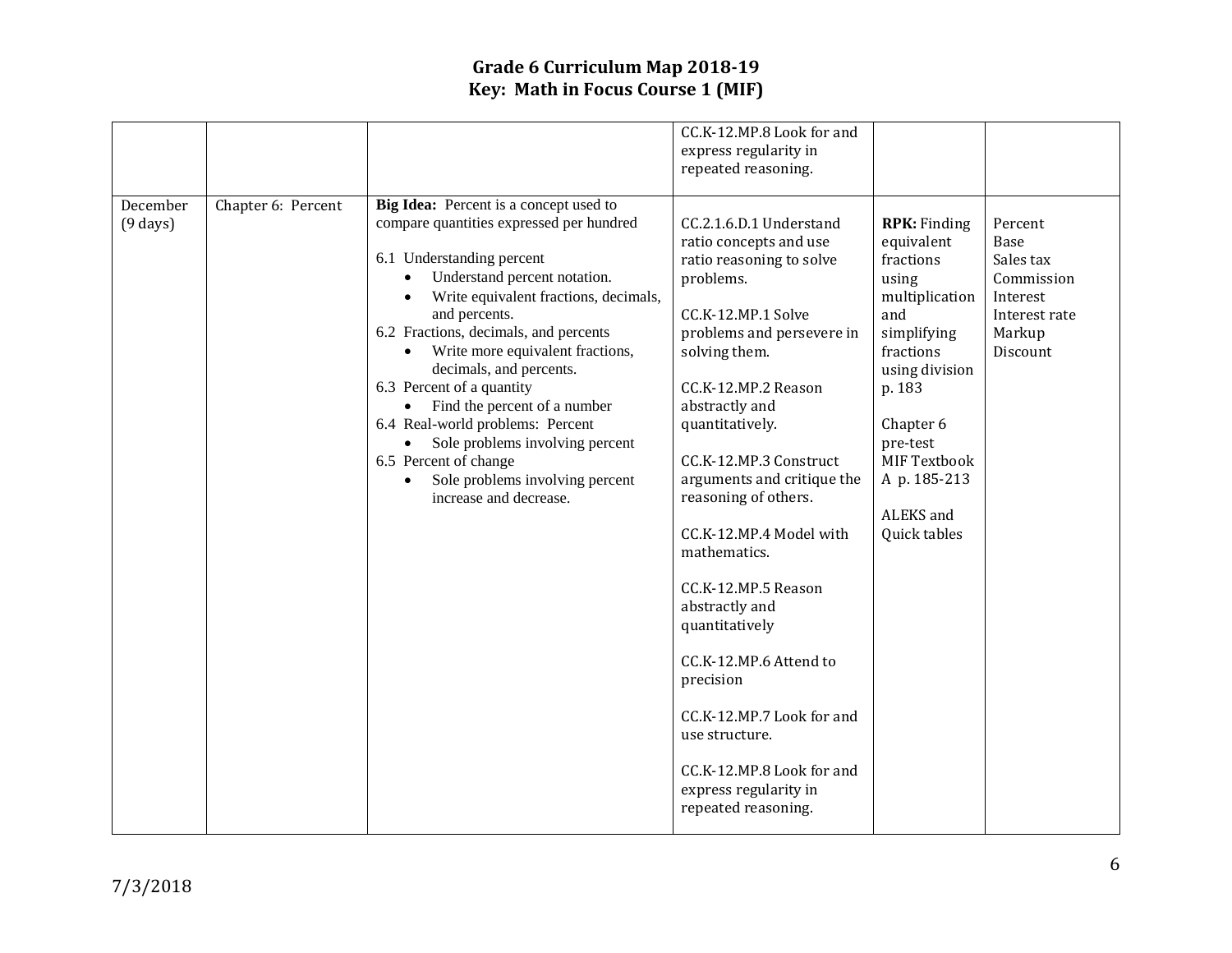| December-           | Chapter 7: Algebraic | Big Idea: Algebraic expressions can be used                                |                                              |                     |                       |
|---------------------|----------------------|----------------------------------------------------------------------------|----------------------------------------------|---------------------|-----------------------|
| January             | expressions          | to describe situations and sole real-world                                 | CC.2.2.6.B.1 Apply and                       | <b>RPK: Using</b>   | Variable              |
| $(12 \text{ days})$ |                      | problems.                                                                  | extend previous                              | bar models          | Algebraic             |
|                     |                      |                                                                            | understandings of                            | p. 219              | expression            |
|                     |                      | 7.1 Writing algebraic expressions                                          | arithmetic to algebraic                      |                     | Terms                 |
|                     |                      | Use variables to write algebraic                                           | expressions.                                 | Chapter 7           | Evaluate              |
|                     |                      | expressions.                                                               |                                              | pre-test            | Substitute            |
|                     |                      | 7.2 Evaluating algebraic expressions                                       | CC.2.2.6.B.2 Understand                      | <b>MIF Textbook</b> | Simplify              |
|                     |                      | Evaluate algebraic expressions for                                         | the process of solving a                     | Ap. 221-252         | Coefficient           |
|                     |                      | given values of the variable.                                              | one-variable equation or                     |                     | Like terms            |
|                     |                      | 7.3 Simplifying algebraic expressions<br>Simplify algebraic expressions in | inequality and apply it to<br>real-world and | ALEKS and           | Equivalent            |
|                     |                      | one variable.                                                              | mathematical problems.                       | Quick tables        | expressions<br>Expand |
|                     |                      | Recognize that the expression                                              |                                              |                     | factor                |
|                     |                      | obtained after simplifying is                                              | CC.K-12.MP.1 Solve                           |                     |                       |
|                     |                      | equivalent to the original expression.                                     | problems and persevere in                    |                     |                       |
|                     |                      | 7.4 Expanding and factoring algebraic                                      | solving them.                                |                     |                       |
|                     |                      | expressions                                                                |                                              |                     |                       |
|                     |                      | Expand simple algebraic expressions<br>$\bullet$                           | CC.K-12.MP.2 Reason                          |                     |                       |
|                     |                      | Factor simple algebraic expressions.                                       | abstractly and                               |                     |                       |
|                     |                      | 7.5 Real-world problems: Algebraic                                         | quantitatively.                              |                     |                       |
|                     |                      | expressions                                                                |                                              |                     |                       |
|                     |                      | Sole real-world problems involving<br>$\bullet$                            | CC.K-12.MP.3 Construct                       |                     |                       |
|                     |                      | algebraic expressions.                                                     | arguments and critique the                   |                     |                       |
|                     |                      |                                                                            | reasoning of others.                         |                     |                       |
|                     |                      |                                                                            |                                              |                     |                       |
|                     |                      |                                                                            | CC.K-12.MP.4 Model with                      |                     |                       |
|                     |                      |                                                                            | mathematics.                                 |                     |                       |
|                     |                      |                                                                            | CC.K-12.MP.5 Reason                          |                     |                       |
|                     |                      |                                                                            | abstractly and                               |                     |                       |
|                     |                      |                                                                            | quantitatively                               |                     |                       |
|                     |                      |                                                                            |                                              |                     |                       |
|                     |                      |                                                                            | CC.K-12.MP.6 Attend to                       |                     |                       |
|                     |                      |                                                                            | precision                                    |                     |                       |
|                     |                      |                                                                            |                                              |                     |                       |
|                     |                      |                                                                            | CC.K-12.MP.7 Look for and                    |                     |                       |
|                     |                      |                                                                            | use structure.                               |                     |                       |
|                     |                      |                                                                            |                                              |                     |                       |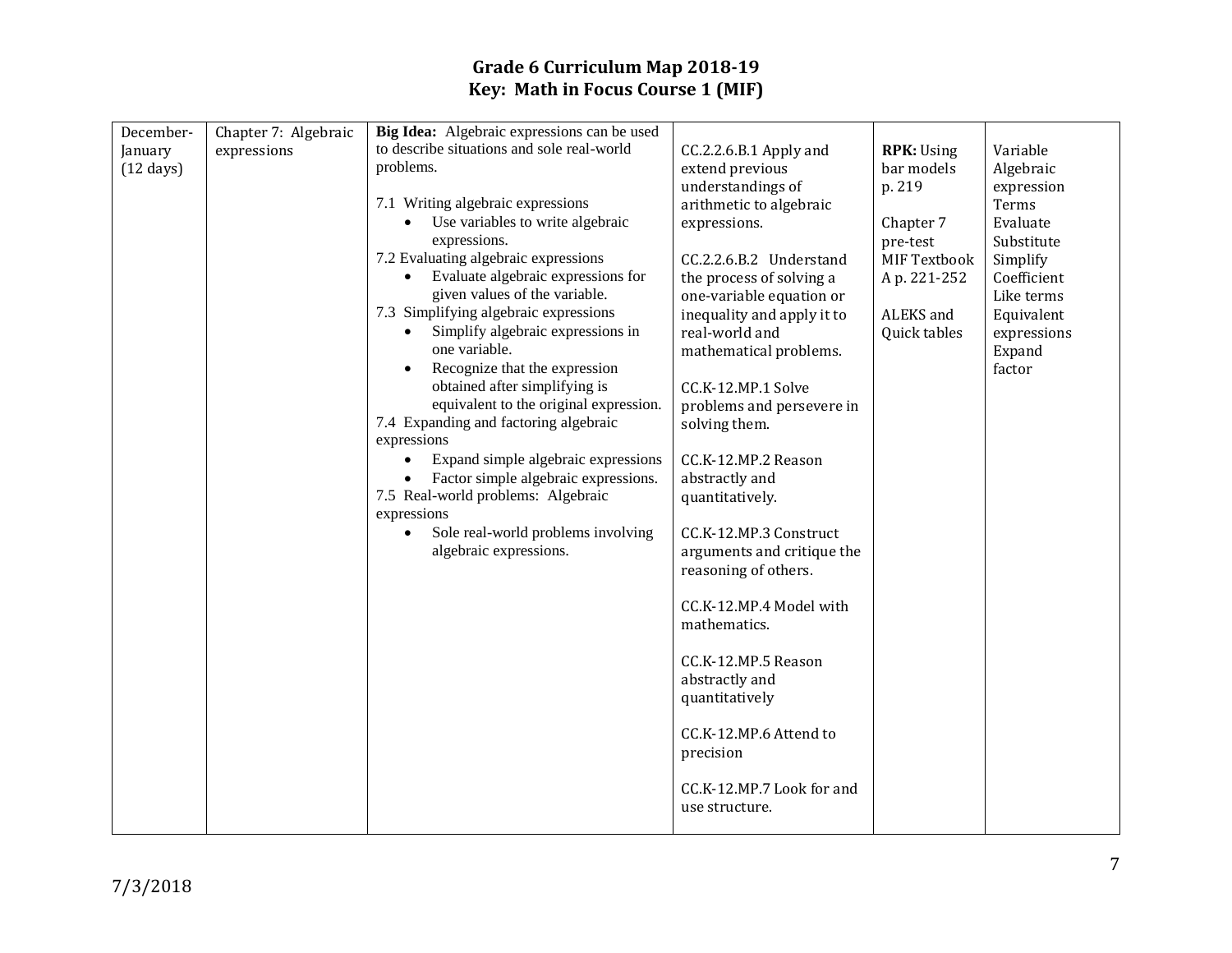|                                             |                                          |                                                                                                                                                                                                                                                                                                                                                                                                                                                                                                                                                                                                                                                                              | CC.K-12.MP.8 Look for and<br>express regularity in<br>repeated reasoning.                                                                                                                                                                                                                                                                                                                                                                                                                                                                                                                                                                                         |                                                                                                                                                                                                         |                                                                                                           |
|---------------------------------------------|------------------------------------------|------------------------------------------------------------------------------------------------------------------------------------------------------------------------------------------------------------------------------------------------------------------------------------------------------------------------------------------------------------------------------------------------------------------------------------------------------------------------------------------------------------------------------------------------------------------------------------------------------------------------------------------------------------------------------|-------------------------------------------------------------------------------------------------------------------------------------------------------------------------------------------------------------------------------------------------------------------------------------------------------------------------------------------------------------------------------------------------------------------------------------------------------------------------------------------------------------------------------------------------------------------------------------------------------------------------------------------------------------------|---------------------------------------------------------------------------------------------------------------------------------------------------------------------------------------------------------|-----------------------------------------------------------------------------------------------------------|
| January-<br>February<br>$(12 \text{ days})$ | Chapter 8: Equations<br>and Inequalities | Big Idea: Equations and inequalities can be<br>used to describe situations and solve real-<br>world problems.<br>8.1 Solving algebraic equations<br>Solve equations in one variable<br>8.2 Writing linear equations<br>Express the relationship between two<br>quantities as a linear equation.<br>Use tales and graphs to represent<br>linear equations<br>8.3 Solving simple inequalities<br>Use substitution to determine<br>whether a given number is a solution<br>of an inequality<br>8.4 Real-world problems: Equations and<br>inequalities<br>Solve real-world problems by<br>$\bullet$<br>writing equations<br>Sole real-world problems by writing<br>inequalities. | CC.2.1.6.E.4 Apply and<br>extend previous<br>understandings of numbers<br>to the system of rational<br>numbers.<br>CC.2.2.6.B.2 Understand<br>the process of solving a<br>one-variable equation or<br>inequality and apply it to<br>real-world and<br>mathematical problems.<br>CC.2.2.6.B.3 Represent and<br>analyze quantitative<br>relationships between<br>dependent and independent<br>variables.<br>CC.K-12.MP.1 Solve<br>problems and persevere in<br>solving them.<br>CC.K-12.MP.2 Reason<br>abstractly and<br>quantitatively.<br>CC.K-12.MP.3 Construct<br>arguments and critique the<br>reasoning of others.<br>CC.K-12.MP.4 Model with<br>mathematics. | <b>RPK:</b><br>Comparing<br>symbols and<br>using<br>variables to<br>write<br>algebraic<br>expressions<br>p. 3<br>Chapter 8<br>pre-test<br><b>MIF Textbook</b><br>B p. 3-37<br>ALEKS and<br>Quick tables | Equation<br>Solution<br>Linear equation<br>Independent<br>variable<br>Dependent<br>variable<br>inequality |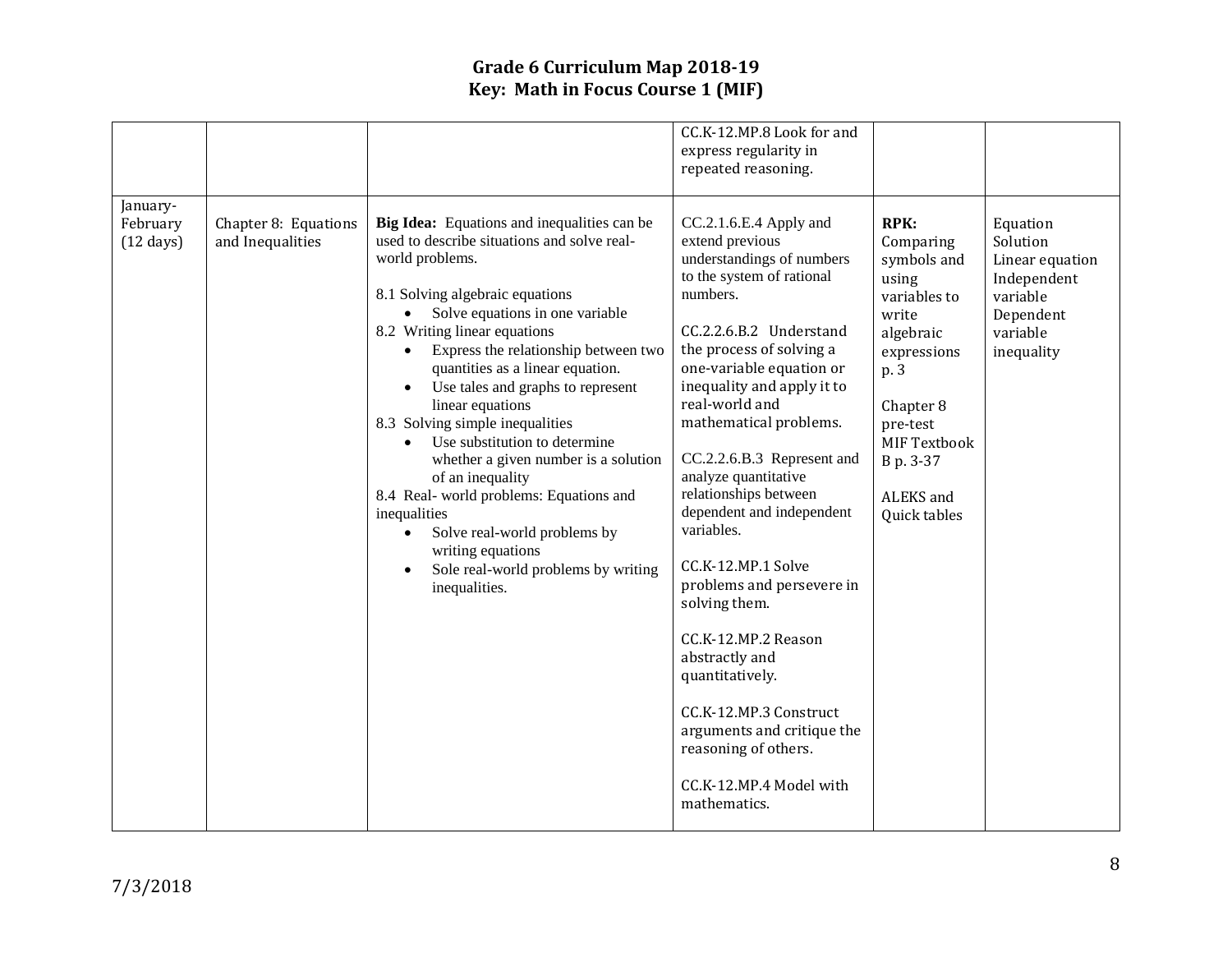|                                  |                                           |                                                                                                                                                                                                                                                                                                                                                                                                                                                                                                                                                                       | CC.K-12.MP.5 Reason<br>abstractly and<br>quantitatively<br>CC.K-12.MP.6 Attend to<br>precision<br>CC.K-12.MP.7 Look for and<br>use structure.<br>CC.K-12.MP.8 Look for and<br>express regularity in<br>repeated reasoning.                                                                                                                                                                                               |                                                                                                                                         |                                                                  |
|----------------------------------|-------------------------------------------|-----------------------------------------------------------------------------------------------------------------------------------------------------------------------------------------------------------------------------------------------------------------------------------------------------------------------------------------------------------------------------------------------------------------------------------------------------------------------------------------------------------------------------------------------------------------------|--------------------------------------------------------------------------------------------------------------------------------------------------------------------------------------------------------------------------------------------------------------------------------------------------------------------------------------------------------------------------------------------------------------------------|-----------------------------------------------------------------------------------------------------------------------------------------|------------------------------------------------------------------|
| February<br>$(9 \, \text{days})$ | <b>Chapter 9: The</b><br>coordinate plane | Big Idea: Every point on the coordinate<br>plane can be represented by a pair of<br>coordinates.<br>9.1 Points on the coordinate plane<br>Name and locate points on the<br>coordinate plane<br>Draw and identify polygons on the<br>coordinate plane<br>9.2 Length of line segments<br>Find lengths of horizontal and<br>vertical line segments on the<br>coordinate plane.<br>Solve real-world problems involving<br>coordinates and coordinate plane<br>9.3 Real world problems: Graphing<br>Solve real-world problems involving<br>equation sand coordinate plane. | CC.2.2.6.B.3 Represent and<br>analyze quantitative<br>relationships between<br>dependent and independent<br>variables.<br>CC.K-12.MP.1 Solve<br>problems and persevere in<br>solving them.<br>CC.K-12.MP.2 Reason<br>abstractly and<br>quantitatively.<br>CC.K-12.MP.3 Construct<br>arguments and critique the<br>reasoning of others.<br>CC.K-12.MP.4 Model with<br>mathematics.<br>CC.K-12.MP.6 Attend to<br>precision | <b>RPK: Plotting</b><br>coordinates<br>p. 39<br>Chapter 9<br>pre-test<br><b>MIF Textbook</b><br>B p. 42-71<br>ALEKS and<br>Quick tables | Coordinates<br>Coordinate plane<br>x-axis<br>y-axis<br>quadrants |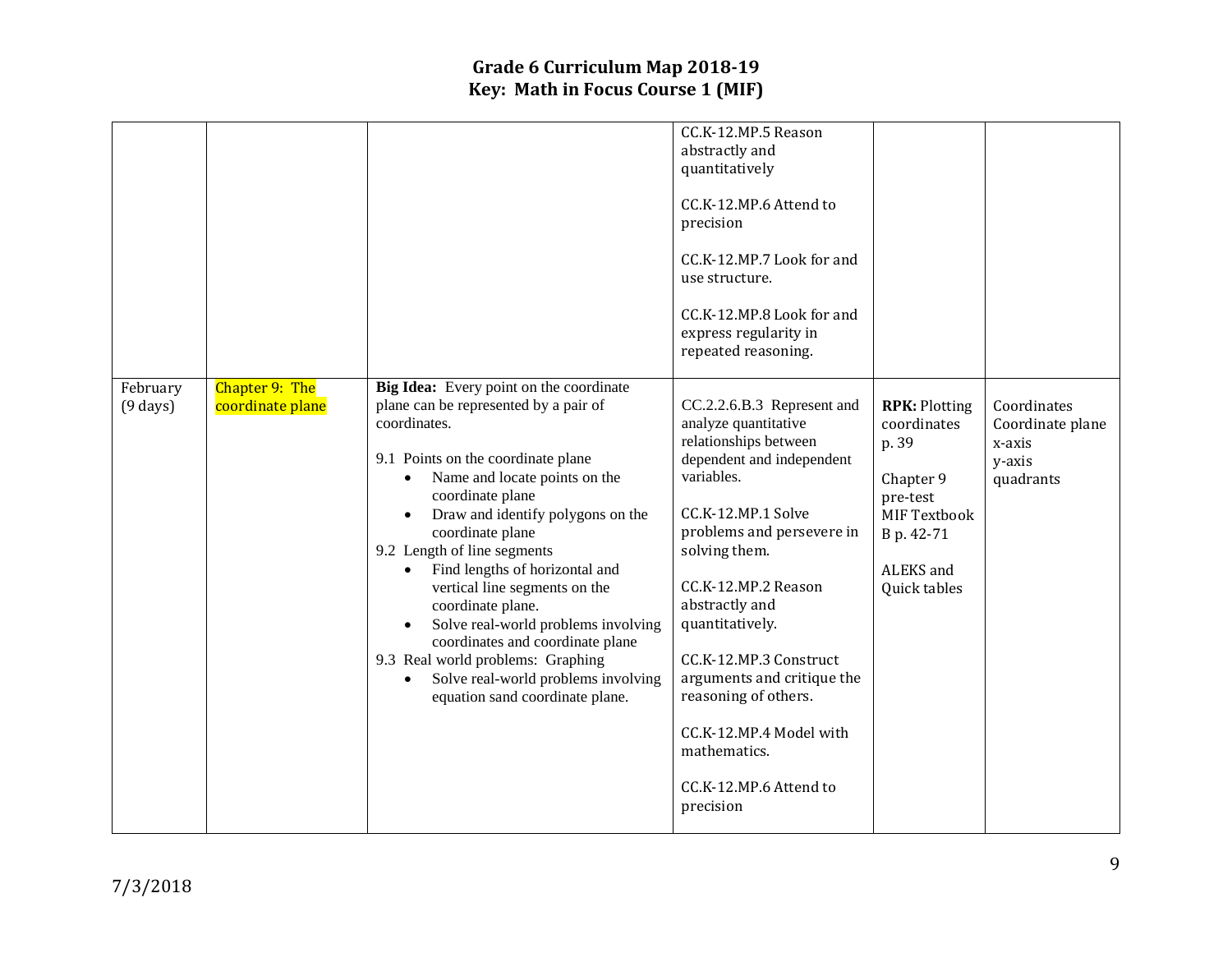|                              |                                                             |                                                                                                                                                                                                                                                                                                                                                                                                                                                                                                                                                                                                                                                                                                                                                                       | CC.K-12.MP.7 Look for and<br>use structure.<br>CC.K-12.MP.8 Look for and<br>express regularity in<br>repeated reasoning.                                                                                                                                                                                                                                                                                                                                                                                   |                                                                                                                                        |                  |
|------------------------------|-------------------------------------------------------------|-----------------------------------------------------------------------------------------------------------------------------------------------------------------------------------------------------------------------------------------------------------------------------------------------------------------------------------------------------------------------------------------------------------------------------------------------------------------------------------------------------------------------------------------------------------------------------------------------------------------------------------------------------------------------------------------------------------------------------------------------------------------------|------------------------------------------------------------------------------------------------------------------------------------------------------------------------------------------------------------------------------------------------------------------------------------------------------------------------------------------------------------------------------------------------------------------------------------------------------------------------------------------------------------|----------------------------------------------------------------------------------------------------------------------------------------|------------------|
| March<br>$(12 \text{ days})$ | Chapter 10                                                  | Big Idea: The area of a polygon can be<br>found by dividing it into smaller shapes and<br>then adding the areas of those shapes.<br>10.1 Area of a triangle<br>Use a formula to find the area of a<br>triangle<br>10.2 Area of parallelograms and trapezoids<br>Use a formula to find the area of a<br>parallelogram, given its base and<br>height.<br>Use a formula to find the area of a<br>trapezoid, given its bases and height.<br>10.3 Area of other polygons<br>Divide polygons into triangles<br>$\bullet$<br>Find the area of a regular polygon by<br>dividing it into smaller shapes.<br>10.4 Area of composite figures<br>Recognize that a plane figure is<br>$\bullet$<br>made up of polygons.<br>Solve problems involving areas of<br>composite figures. | CC.2.3.6.A.1 Apply<br>appropriate tools to sole real-<br>world and mathematical<br>problems involving area,<br>surface area, and volume.<br>CC.K-12.MP.1 Solve<br>problems and persevere in<br>solving them.<br>CC.K-12.MP.3 Construct<br>arguments and critique the<br>reasoning of others.<br>CC.K-12.MP.4 Model with<br>mathematics.<br>CC.K-12.MP.6 Attend to<br>precision<br>CC.K-12.MP.7 Look for and<br>use structure.<br>CC.K-12.MP.8 Look for and<br>express regularity in<br>repeated reasoning. | <b>RPK:</b> Finding<br>area of<br>triangles p.75<br>Chapter 10<br>pre-test<br>MIF Textbook<br>B p. 75-117<br>ALEKS and<br>Quick tables |                  |
| April<br>$(11 \text{ days})$ | Chapter 11:<br><b>Circumference and</b><br>Area of a Circle | Big Idea: A circle is a geometric figure that<br>has many useful applications in the real-<br>world.                                                                                                                                                                                                                                                                                                                                                                                                                                                                                                                                                                                                                                                                  | CC.2.1.6.E.2 Identify and<br>choose appropriate processes<br>to compute fluently with                                                                                                                                                                                                                                                                                                                                                                                                                      | RPK: Adding,<br>subtracting<br>and                                                                                                     | Center<br>Radius |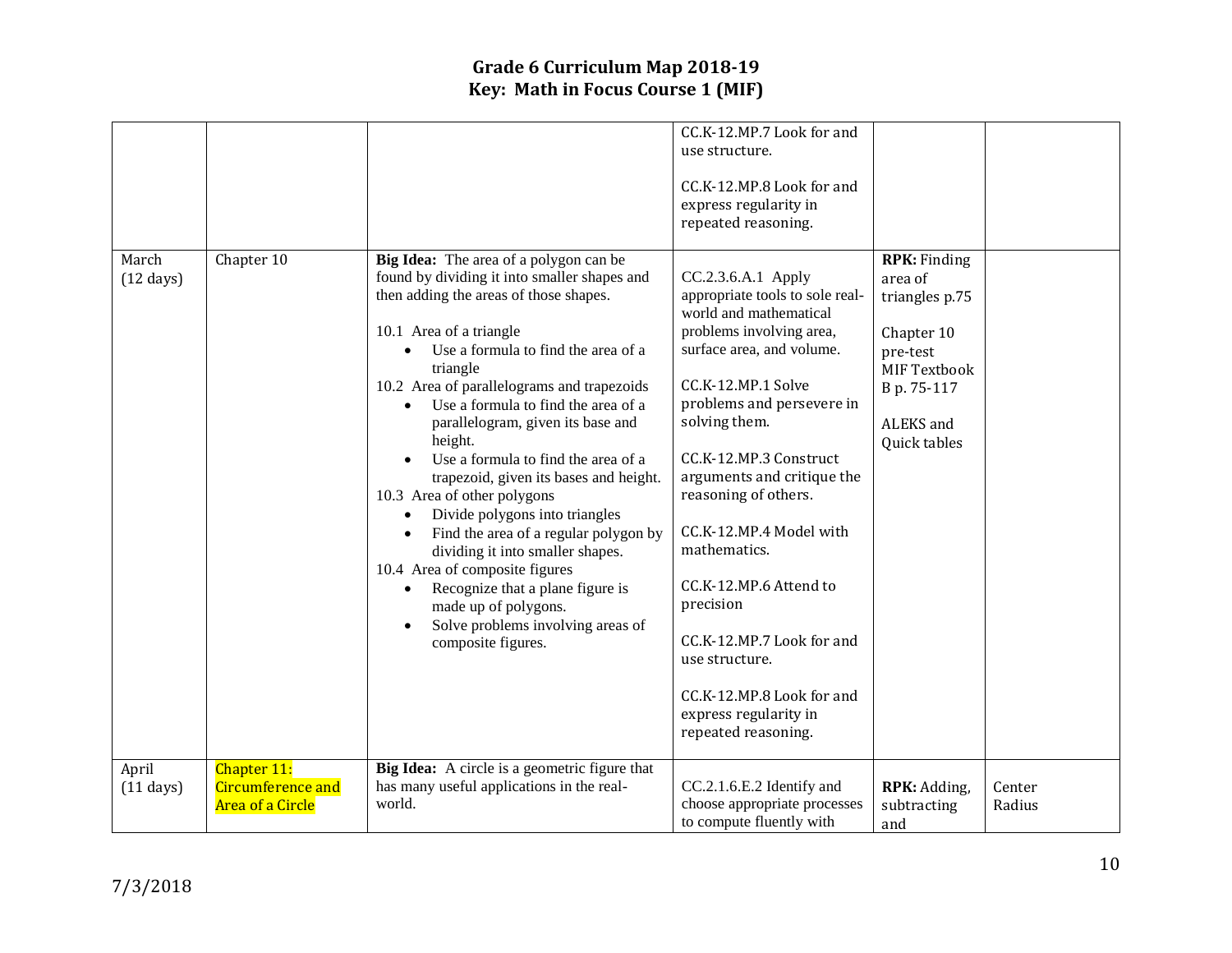| April<br>$(12 \text{ days})$ | 11.1 Radius, diameter and circumference of a<br>circle<br>Identify parts of a circle<br>$\bullet$<br>Recognize that a circle's diameter is<br>twice its radius<br>Use the formula for the<br>circumference of a circle<br>Identify semicircles and quarter<br>circles and find the distance around<br>them<br>11.2 Area of a circle<br>Use the formula to calculate the<br>$\bullet$<br>areas of circles, semicircles, and<br>quadrants.<br>11.3 Real-world problems: Circles<br>Sole real-world problems involving<br>$\bullet$<br>composite figures.<br>Solve real-world problems involving<br>$\bullet$<br>semicircles, quadrants, and<br>composite figures.<br>Big Idea: Area is measured in square units, | multi-digit numbers.<br>CC.2.3.6.A.1 Apply<br>appropriate tools to sole real-<br>world and mathematical<br>problems involving area,<br>surface area, and volume.<br>CC.K-12.MP.1 Solve<br>problems and persevere in<br>solving them.<br>CC.K-12.MP.2 Reason<br>abstractly and<br>quantitatively.<br>CC.K-12.MP.3 Construct<br>arguments and critique the<br>reasoning of others.<br>CC.K-12.MP.4 Model with<br>mathematics.<br>CC.K-12.MP.5 Reason<br>abstractly and<br>quantitatively<br>CC.K-12.MP.6 Attend to<br>precision<br>CC.K-12.MP.7 Look for and<br>use structure.<br>CC.K-12.MP.8 Look for and<br>express regularity in<br>repeated reasoning.<br>CC.2.3.6.A.1 Apply | multiplying<br>decimals<br>p.119<br>Chapter 11<br>pre-test<br>MIF Textbook<br>B p. 119-167<br>ALEKS and<br>Quick tables | diameter<br>Circumference<br>Arc<br>Semicircle,<br>Quadrant<br>Net |
|------------------------------|----------------------------------------------------------------------------------------------------------------------------------------------------------------------------------------------------------------------------------------------------------------------------------------------------------------------------------------------------------------------------------------------------------------------------------------------------------------------------------------------------------------------------------------------------------------------------------------------------------------------------------------------------------------------------------------------------------------|---------------------------------------------------------------------------------------------------------------------------------------------------------------------------------------------------------------------------------------------------------------------------------------------------------------------------------------------------------------------------------------------------------------------------------------------------------------------------------------------------------------------------------------------------------------------------------------------------------------------------------------------------------------------------------|-------------------------------------------------------------------------------------------------------------------------|--------------------------------------------------------------------|
|                              |                                                                                                                                                                                                                                                                                                                                                                                                                                                                                                                                                                                                                                                                                                                |                                                                                                                                                                                                                                                                                                                                                                                                                                                                                                                                                                                                                                                                                 |                                                                                                                         |                                                                    |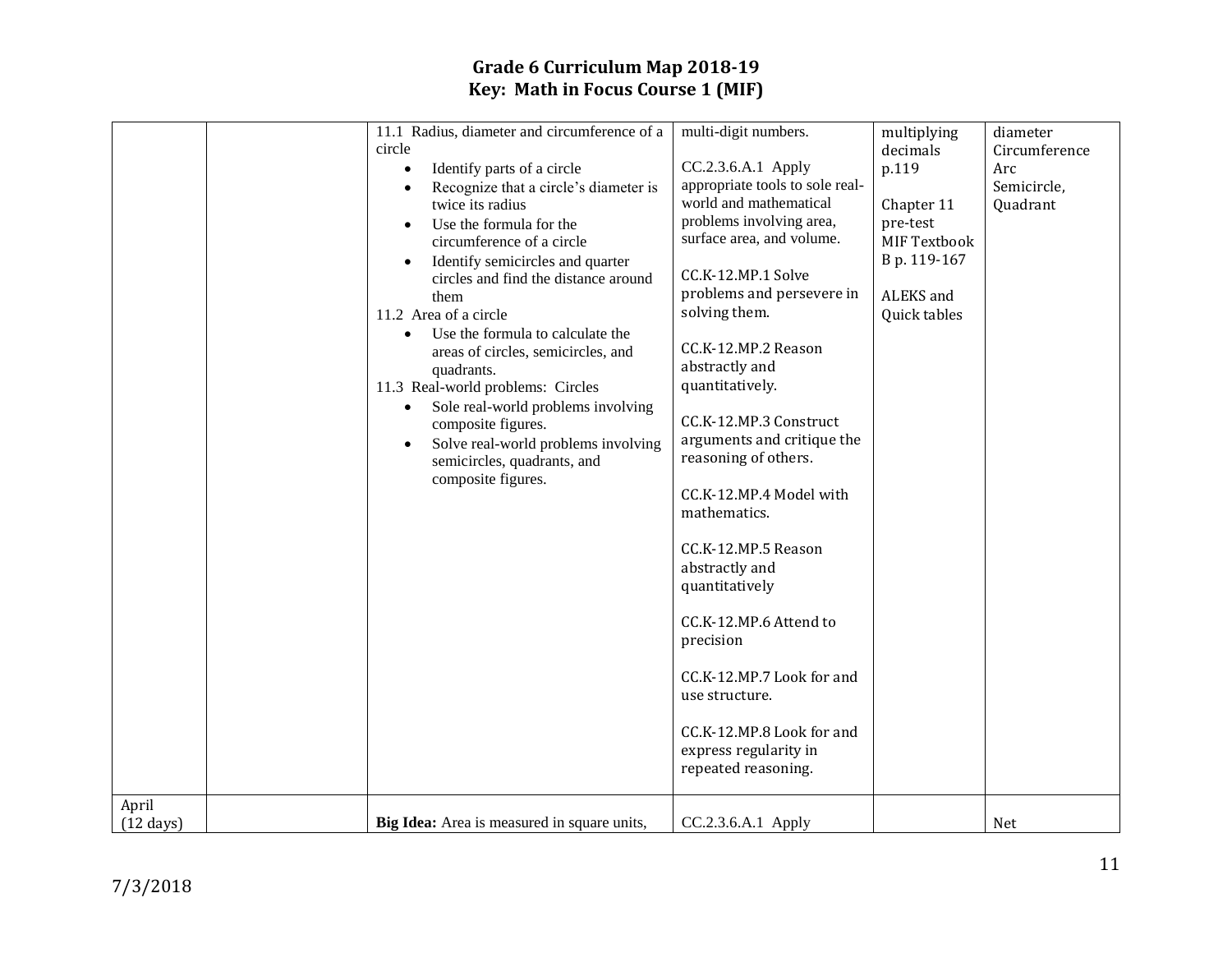|                           | Chapter 12: Surface<br>area and volume of<br>solids | and the surface area of a prism or pyramid is<br>the sum of the areas of its faces. Volume is<br>measured in cubic units, and the volume of a<br>prism is the area of its base times<br>12.1 Nets of Solids<br>Identify the net o a prism and a<br>pyramid<br>Identify the solid formed by a given<br>net.<br>12.2 Surface area of solids<br>Find the surface area of a prism<br>$\bullet$<br>12.3 Volume of prisms<br>Find the volume of a prism<br>$\bullet$<br>12.4 Real-world problems: Surface and<br>volume<br>Solve problems involving surface<br>$\bullet$<br>area and volume of prisms | appropriate tools to solve<br>real-world and mathematical<br>problems involving area,<br>surface area, and volume.<br>CC.K-12.MP.1 Solve<br>problems and persevere in<br>solving them.<br>CC.K-12.MP.2 Reason<br>abstractly and<br>quantitatively.<br>CC.K-12.MP.3 Construct<br>arguments and critique the<br>reasoning of others.<br>CC.K-12.MP.4 Model with<br>mathematics.<br>CC.K-12.MP.5 Reason<br>abstractly and<br>quantitatively<br>CC.K-12.MP.6 Attend to<br>precision<br>CC.K-12.MP.7 Look for and<br>use structure.<br>CC.K-12.MP.8 Look for and<br>express regularity in<br>repeated reasoning. | <b>RPK:</b> Finding<br>volumes of<br>various solids<br>p.169<br>Chapter 12<br>pre-test<br>MIF Textbook<br>B p. 169-213<br>ALEKS and<br>Quick tables | Pyramid<br>Surface area<br>Cross section       |
|---------------------------|-----------------------------------------------------|-------------------------------------------------------------------------------------------------------------------------------------------------------------------------------------------------------------------------------------------------------------------------------------------------------------------------------------------------------------------------------------------------------------------------------------------------------------------------------------------------------------------------------------------------------------------------------------------------|-------------------------------------------------------------------------------------------------------------------------------------------------------------------------------------------------------------------------------------------------------------------------------------------------------------------------------------------------------------------------------------------------------------------------------------------------------------------------------------------------------------------------------------------------------------------------------------------------------------|-----------------------------------------------------------------------------------------------------------------------------------------------------|------------------------------------------------|
| May<br>$(8 \text{ days})$ | Chapter 13:<br>Introduction to<br><b>Statistics</b> | Big Idea: Statistics summarize data so that<br>information can be gathered from the data.<br>13.1 Collecting and tabulating data<br>Collect, organize, and tabulate data.<br>$\bullet$                                                                                                                                                                                                                                                                                                                                                                                                          | CC.2.4.6.B.1 Demonstrate<br>an understanding of<br>statistical variability by                                                                                                                                                                                                                                                                                                                                                                                                                                                                                                                               | <b>RPK:</b><br>Interpreting<br>data on a line<br>plot p. 215                                                                                        | Frequency<br>Dot plot<br>Skewed<br>Symmetrical |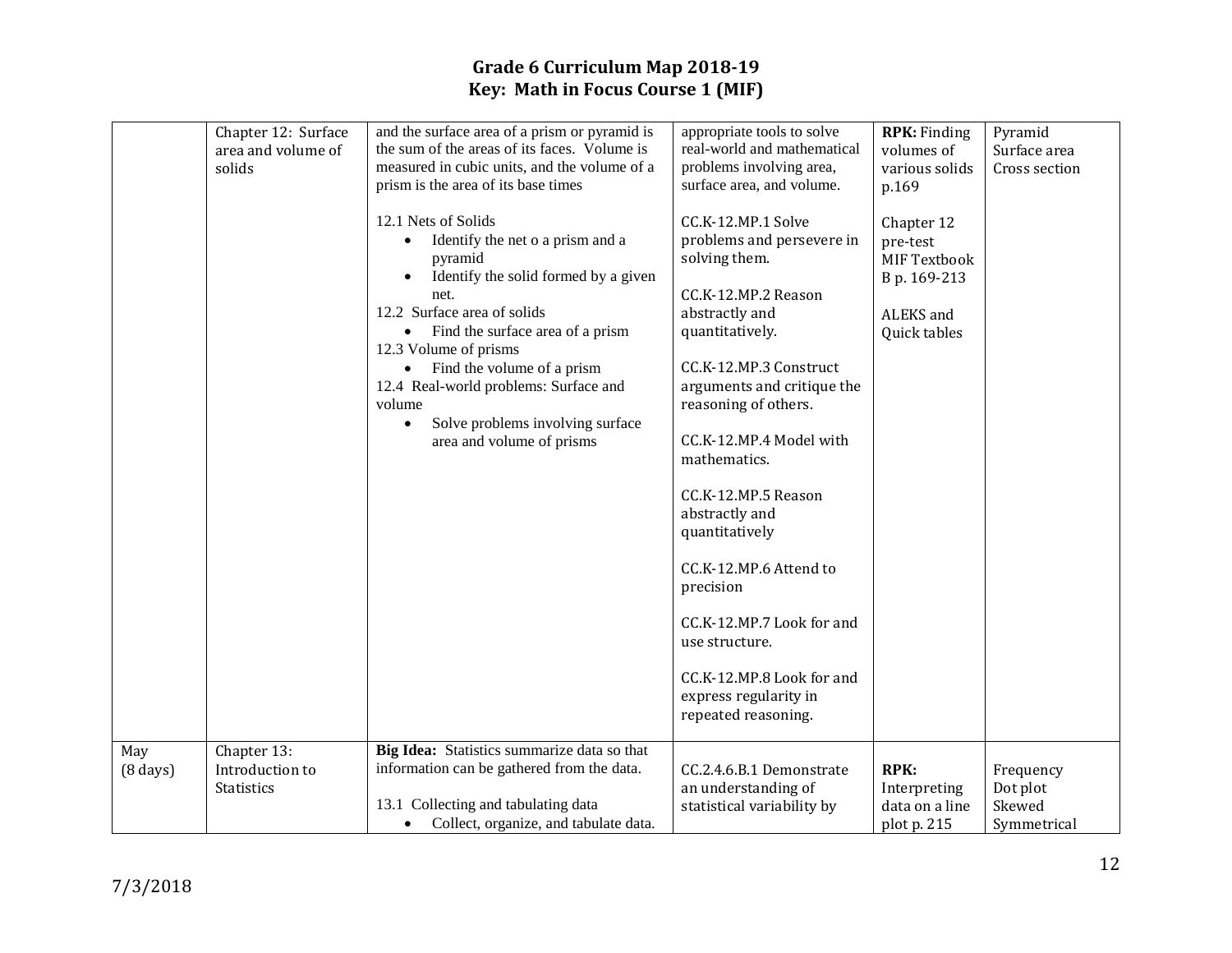|                            |                                            | 13.2 Dot plots<br>Display and analyze data using a dot<br>$\bullet$<br>plot<br>13.3 Histograms<br>Display and analyze data using a<br>histogram                                                                                                                      | displaying, analyzing, and<br>summarizing distributions.<br>CC.K-12.MP.1 Solve<br>problems and persevere in<br>solving them.<br>CC.K-12.MP.2 Reason<br>abstractly and<br>quantitatively.<br>CC.K-12.MP.3 Construct<br>arguments and critique the<br>reasoning of others.<br>CC.K-12.MP.4 Model with<br>mathematics.<br>CC.K-12.MP.5 Reason<br>abstractly and<br>quantitatively<br>CC.K-12.MP.6 Attend to<br>precision<br>CC.K-12.MP.8 Look for and<br>express regularity in<br>repeated reasoning. | Chapter<br>13pre-test<br>MIF Textbook<br>B p. 217-241<br>ALEKS and<br>Quick tables                       | Range<br>Histogram<br>Outlier |
|----------------------------|--------------------------------------------|----------------------------------------------------------------------------------------------------------------------------------------------------------------------------------------------------------------------------------------------------------------------|----------------------------------------------------------------------------------------------------------------------------------------------------------------------------------------------------------------------------------------------------------------------------------------------------------------------------------------------------------------------------------------------------------------------------------------------------------------------------------------------------|----------------------------------------------------------------------------------------------------------|-------------------------------|
| May<br>$(13 \text{ days})$ | Chapter 14: Measure<br>of central tendency | Big Idea: Measures of central tendency can<br>be used to summarize data distributions, and<br>help you make decisions in real-world<br>problems.<br>14.1 Mean<br>Find the mean of a set of data<br>Use the mean of a set of data to<br>solve problems<br>14.2 Median | CC.K-12.MP.1 Solve<br>problems and persevere in<br>solving them.<br>CC.K-12.MP.2 Reason<br>abstractly and<br>quantitatively.                                                                                                                                                                                                                                                                                                                                                                       | <b>RPK: Dividing</b><br>decimals and<br>finding<br>averages and<br>means p.243<br>Chapter 14<br>pre-test | Mean<br>Median<br>Mode        |